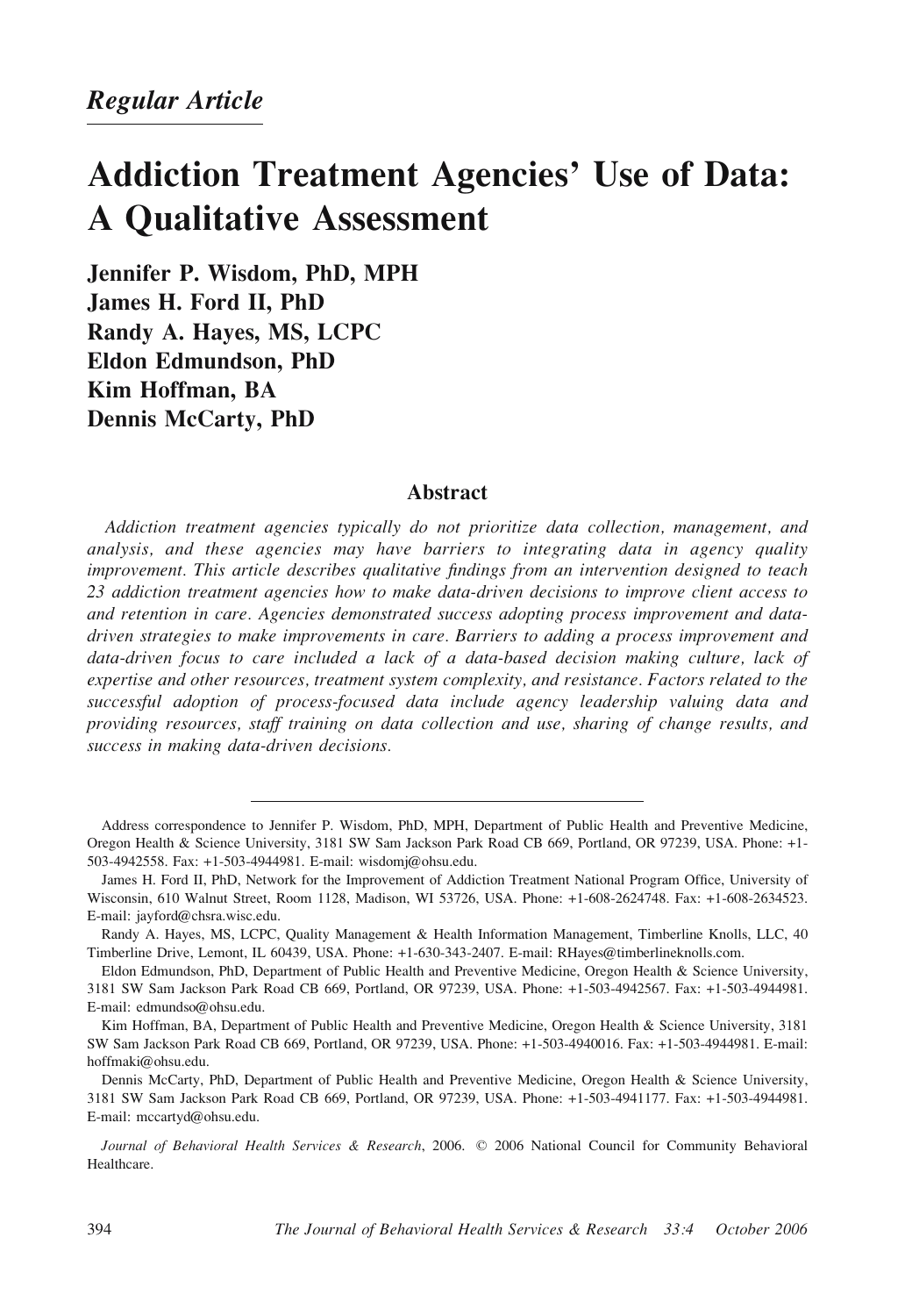# Introduction

McLellan et al.<sup>[1](#page-12-0)</sup> asked a provocative question, "Can the national addiction treatment infrastructure support the public's demand for quality care?" Despite finding that addiction treatment agencies have extensive reporting requirements to managed care organizations and state agencies, McLellan et al. noted that only 30% of 175 surveyed agencies reported access to well-developed information systems and concluded that treatment agencies are "choking" on data collection requirements. They observed little use of data for clinical decision making or program planning; for most agencies, data collection was just "paperwork."

#### Data systems

Efforts to implement information systems for addiction treatment systems highlight challenges in approaching data management development and illustrate the culture related to collection and use of data for process improvement. In Ontario, Canada, for example, stakeholders expressed concerns that a behavioral health management information system would take time and funds from client services and that the system would include inflexible performance indicators ultimately used to close underperforming agencies.<sup>[2](#page-13-0)</sup> Other obstacles included treatment provider skepticism following a history of failed data collection efforts, wariness regarding misinterpretation of data, confidentiality concerns, and the rapid obsolescence of the software program that treatment centers were encouraged to use. In implementing the information system, challenges in a lack of centralized information services and the lack of uniformity of definitions and data kept Ontario from achieving a coherent, province-wide treatment system. Addiction treatment agencies are likely to encounter similar problems in improving their own systems.

The development of an addiction services management information system in Massachusetts was hindered by stakeholder misconceptions, differing views on the value of data, and a lack of resources to implement the new system.<sup>[3](#page-13-0)</sup> Collaborative decision making, an advisory group representing project stakeholders and clear communication between the parties were used to reduce implementation barriers. The Massachusetts system created a formal process for feedback and constructed a user-friendly data collection system with ongoing training. These efforts moved agencies toward a culture that permitted, if not embraced, data use for performance improvement.

#### Data focus

Although the development of integrated behavioral health systems to use data is challenging, less is known about how agencies learn to use data and make systemic changes to incorporate a new model that includes data. The Institute of Medicine<sup>[4,5](#page-13-0)</sup> advocates improving quality in part by preparing organizations for change. Diverse stakeholder groups (patients, parents, staff, administrators, and policy makers) often have concerns about the adoption of alternative practices in health services.<sup>[6](#page-13-0)</sup> These include concerns related to the transfer of power and control, the limits of new practices, and concerns about the change process itself.<sup>[7](#page-13-0)</sup> For example, fundamental opposition to data collection as demeaning to individuals or counter to the goals of recovery, a belief system that is part of the culture of many agencies, can inhibit staff support of performance improvement projects that require data collection. Agencies must manage infrastructure development and facilitate staff acceptance simultaneously to develop data capability.

#### Network for the Improvement of Addiction Treatment

The Network for the Improvement of Addiction Treatment (NIATx) is a partnership between the Robert Wood Johnson Foundation's Paths to Recovery program, the Center for Substance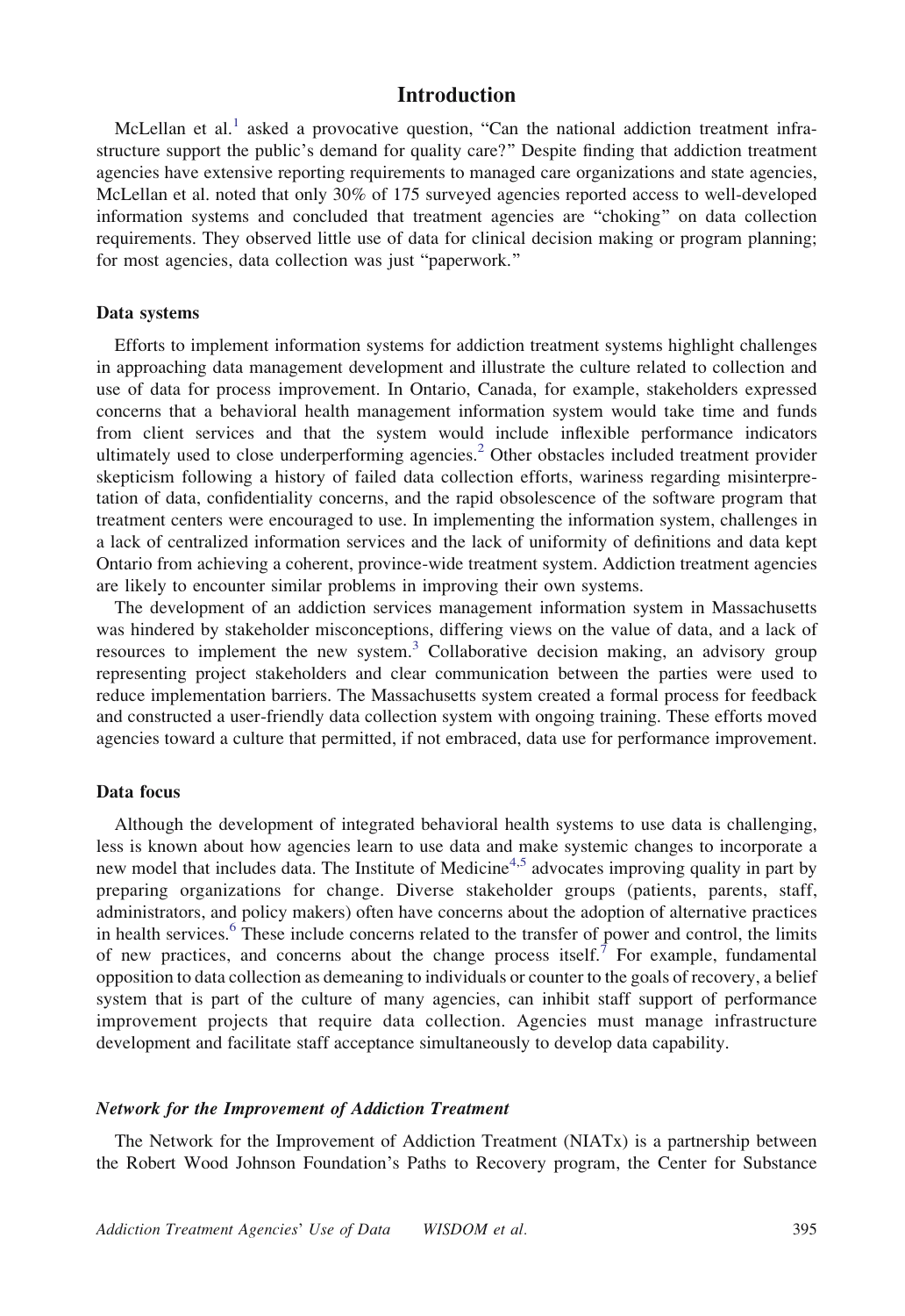<span id="page-2-0"></span>

|                                              |                               | Annual<br>number<br>of clients | Number   |           |            |            |              |          |
|----------------------------------------------|-------------------------------|--------------------------------|----------|-----------|------------|------------|--------------|----------|
| Site                                         | Location                      | 2002                           | of staff | <b>OP</b> | <b>IOP</b> | <b>RES</b> | <b>DETOX</b> | MМ       |
| Acadia                                       | Bangor, ME                    | 1379                           | 367      | $\times$  | $\times$   | $\times$   | $\times$     | X        |
| <b>Barnwell County</b><br>Commission/AXIS    | Barnwell, SC                  | 373                            | 22       | $\times$  |            |            |              |          |
| Brandywine Counseling, Inc.                  | Wilmington, DE                | 4048                           | 150      | $\times$  | $\times$   |            |              | $\times$ |
| <b>Bridge House</b>                          | New Orleans, LA               | 384                            | 60       | $\times$  | $\times$   | $\times$   |              |          |
| Center for Drug Free Living                  | Orlando, FL                   | 4294                           | 622      | $\times$  |            | $\times$   | $\times$     |          |
| Daybreak of Spokane                          | Spokane, WA                   | 941                            | 82       | $\times$  |            | ×          |              |          |
| Entre Familia & MOMs                         | Boston, MA                    | 153                            | 30       | $\times$  |            | $\times$   |              |          |
| Gosnold, Inc.                                | Falmouth, MA                  | 7526                           | 218      | $\times$  | $\times$   | $\times$   |              |          |
| Jackie Nitschke Center                       | Green Bay, WI                 | 458                            | 12       | $\times$  | $\times$   | $\times$   |              |          |
| Kentucky River<br>Community Care             | Jackson, KY                   | 1623                           | 38       | $\times$  |            | $\times$   |              |          |
| Mid-Columbia<br>Center for Living            | The Dalles, OR                | 726                            | 60       | $\times$  | $\times$   |            |              |          |
| Northern Rhode Island<br>Community MH Center | Woonsocket, RI                | 457                            | N/A      | $\times$  |            | $\times$   |              |          |
| Patrician Movement                           | Austin, TX                    | 1529                           | 65       | $\times$  | $\times$   | $\times$   |              |          |
| Perinatal Treatment                          | Seattle, WA                   | 206                            | 56       | $\times$  |            | $\times$   |              |          |
| <b>Services</b>                              |                               |                                |          |           |            |            |              |          |
| Pitt County Mental<br>Health                 | Research Triangle<br>Park, NC | 1607                           | 60       | $\times$  | $\times$   | $\times$   |              | $\times$ |
| Prairie Ridge ATS                            | Mason City, IA                | 2162                           | 32       | $\times$  |            | $\times$   |              |          |
| Prototypes                                   | Culver City, CA               | 10,000                         | 285      | $\times$  |            | $\times$   |              |          |
| Saint Christopher's Inn                      | Garrison, NY                  | 1752                           | 62       | $\times$  | $\times$   | $\times$   |              |          |
| Sinnissippi Centers, Inc.                    | Dixon, IL                     | 1638                           | 167      | $\times$  | $\times$   |            |              |          |
| Step 2                                       | Reno, NV                      | 119                            | 32       | $\times$  | $\times$   |            |              |          |
| TERROS, Inc.                                 | Phoenix, AZ                   | 7993                           | 218      | $\times$  | $\times$   | $\times$   |              |          |
| Vanguard Services<br>Unlimited               | Arlington, VA                 | 1102                           | 116      |           |            | $\times$   |              |          |
| Vocational Instruction<br>Project            | Bronx, NY                     | 575                            | 255      | $\times$  | $\times$   | $\times$   |              |          |

Table 1 Agency characteristics and levels of care

OP: outpatient; IOP: intensive outpatient; RES: residential; DETOX: medically supervised detoxification; MM: methadone maintenance. N/A: not available.

Abuse Treatment's Strengthening Treatment Access and Retention (STAR) program, and addiction treatment organizations (see the project Web site for more detail: [http://www.niatx.net\).](http://www.niatx.net) [NIATx members implement process improvements to reduce days to admission and enhance](http://www.niatx.net) [retention in care. Participants learn to use limited resources more efficiently and share strategies](http://www.niatx.net) [and tools for improving access and retention in addiction treatment. NIATx process improvement](http://www.niatx.net) [coaches guide organizations into creating](http://www.niatx.net) "[cultures of improvement](http://www.niatx.net)"[, in which patients and staff](http://www.niatx.net) [from all levels help drive treatment changes. The process improvement coaches assist agencies in](http://www.niatx.net) [identifying executive sponsors and agency](http://www.niatx.net) "[change leaders](http://www.niatx.net)"[, who lead change processes \(with](http://www.niatx.net) [coaching\) to improve services and outcomes. Change efforts have four aims: \(1\) reduce waiting](http://www.niatx.net) [time between first request for service and first treatment session; \(2\) reduce the number of patients](http://www.niatx.net) [who do not keep an appointment; \(3\) increase the number of people admitted to treatment; and \(4\)](http://www.niatx.net) [increase the period that patients stay engaged in treatment.](http://www.niatx.net)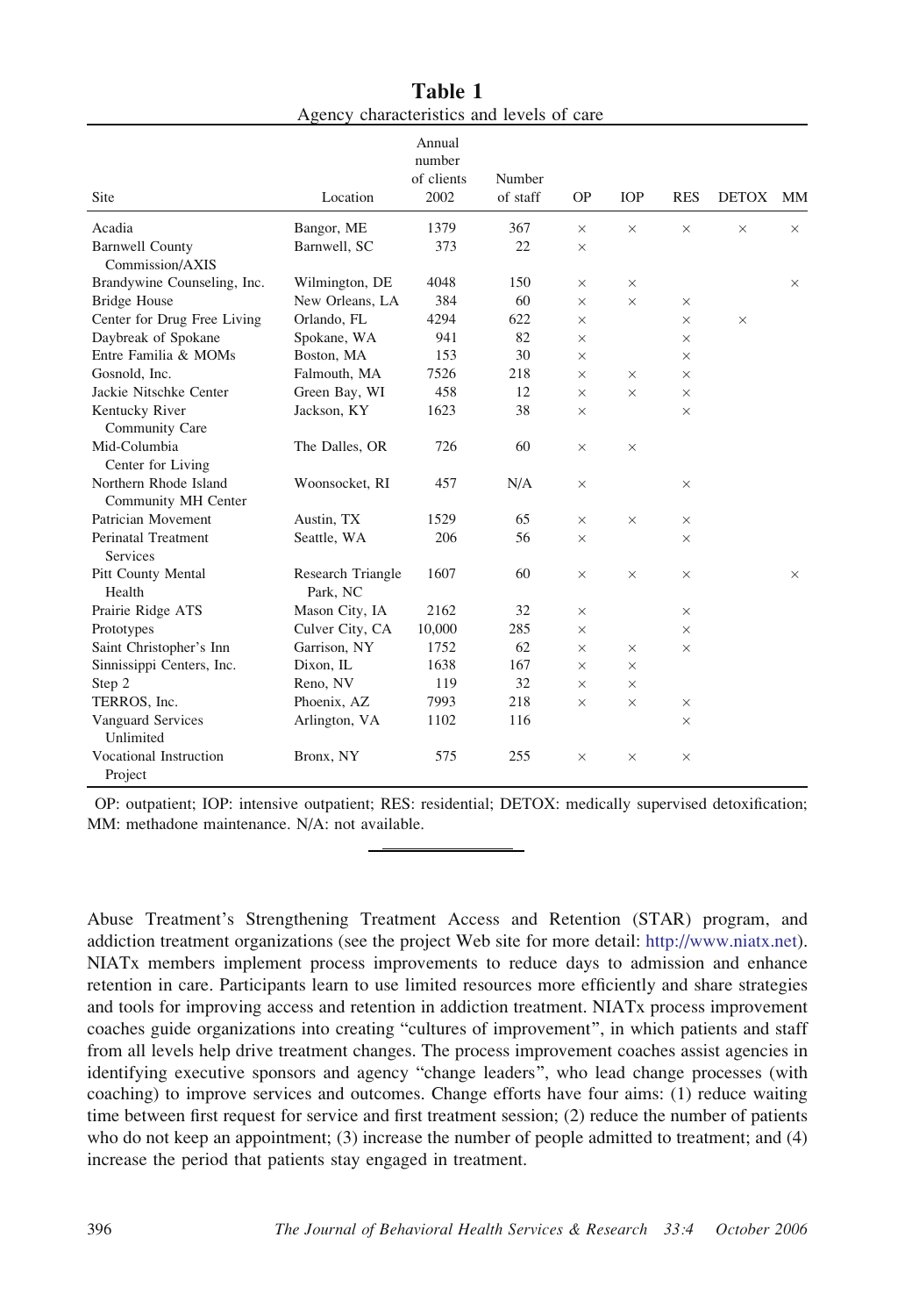NIATx improvement efforts are structured around five key principles:<sup>[8](#page-13-0)</sup> (1) Understand and involve the customer; (2) fix key problems (and help the chief executive officer sleep at night); (3) pick a powerful change leader; (4) get ideas from outside the organization/field; and (5) rapid cycle testing. More detail on NIATx principles is available elsewhere.<sup>[9](#page-13-0)</sup>

Rapid cycle testing uses the PDSA (Plan, Do, Study, Act) change cycle.<sup>[10](#page-13-0)</sup> Rapid cycle improvement strategies identify and test interventions using small samples and pre–post comparison groups; effective changes are incorporated into standard operations. Each step of the PDSA change cycle asks agencies a specific question to help guide the development of a structured change cycle. "Plan" focuses on operationalizing the idea/change to be tested; "do" addresses the specific change or action an agency used to test this idea/change. The "study" phase requires the agency to collect measures and analyze results and lessons learned from the change project. The final step of the PDSA cycle is "act", which addresses the steps the agency will take as a result of the change cycle: retest, discontinue, or sustain the change idea. For example, staff may identify high residential client dropouts and suspect, based on patient feedback, that the agency's family visitation policy may be related to retention. To test this idea, the visitation policy is modified for 1 month and data on retention of new clients is collected to determine if retention rates improved. PDSA change cycles emphasize stakeholder perspectives and data driven decisions and can help addiction treatment agencies improve systems of care.

A cross-site evaluation examined the first 15 months of NIATx impacts on days to treatment and retention in care.<sup>[11](#page-13-0)</sup> Participating programs reduced days to treatment  $37\%$  from nearly 20 days in October 2003 to slightly more than 12 days in December 2004. Retention in care improved 18% from 72% to 85% of the treatment admissions completing at least two units of care. Moreover, the completion rate for three units of care improved significantly from 62% to 73% (a 17% improvement). NIATx, therefore, appears to help alcohol and drug abuse treatment centers facilitate changes in treatment process.

The NIATx intervention to improve access and retention also provided a unique opportunity to assess agencies' ability to use data to measure the impact of change. The cross-site evaluation required agencies to track client-level data on agency process variables, including each client's date of first request for service, date of assessment, and dates of services received. NIATx provided forms, instructions, and technical assistance regarding PDSA cycle development and client-level process data, but agencies were free to choose the extent to which their agencies developed a focus on data and the extent to which they adopted a process improvement perspective. Four qualitative research questions examined the use of data for management decisions and changes in infrastructure to accommodate a process improvement perspective:

- (1) How did addiction treatment agencies manage process data before NIATx participation?
- (2) How did agencies change to include a process improvement focus?
- (3) What barriers were encountered developing data expertise and focus? and
- (4) What factors were related to successful adoption of process-focused data?

# Methods

#### Participant characteristics

Agencies that received grants to participate in the NIATx intervention were publicly funded, not-for-profit corporations. NIATx agencies presented a range of agency size, rural/urban location, and complexity. Most served clients through multiple levels of care as well as through community partnerships (see Table [1](#page-2-0) for agency characteristics).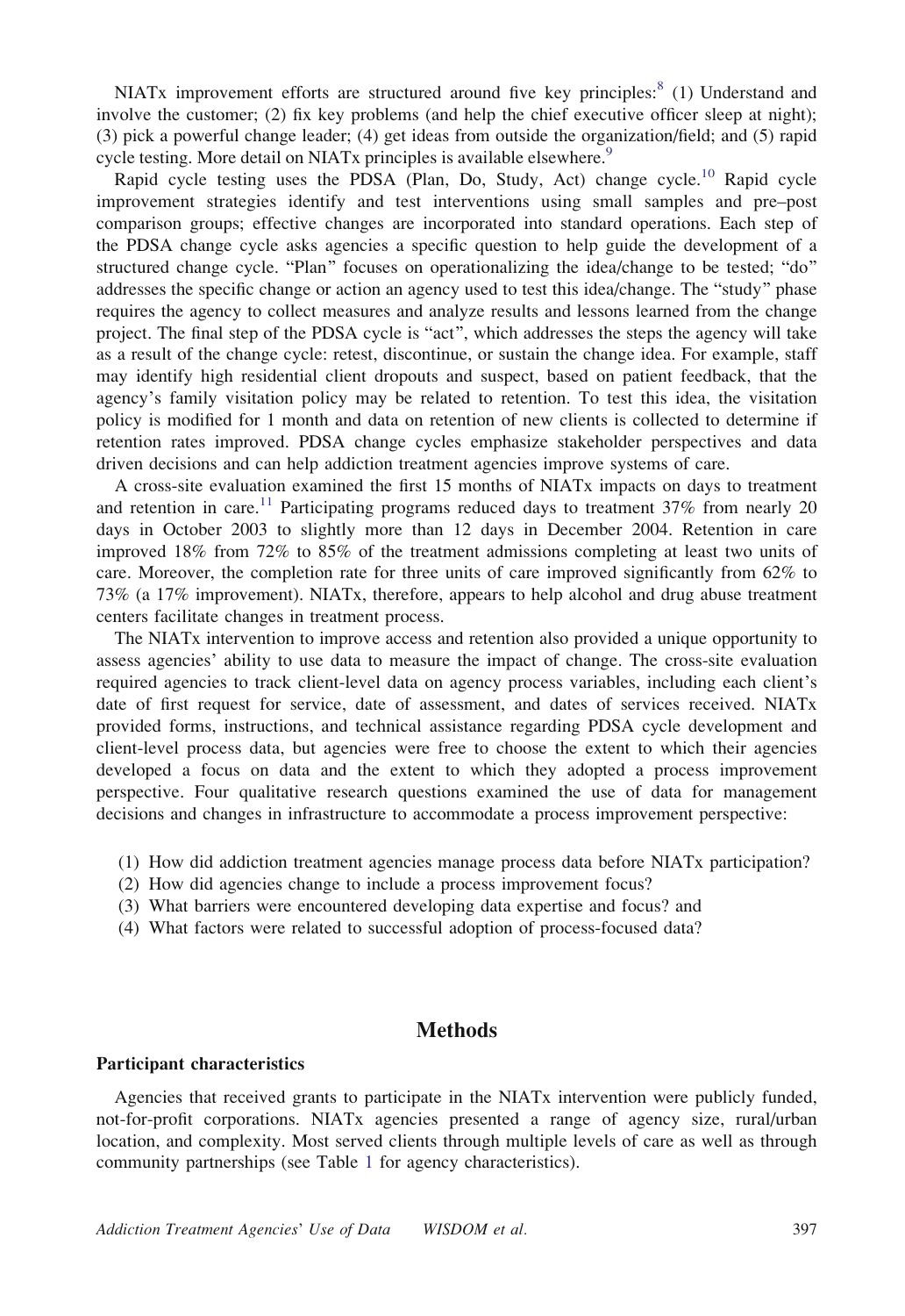## **Procedures**

The evaluation team collected qualitative data via quarterly telephone interviews and focus groups with staff from 23 NIATx agencies [335 interviews and focus groups with 265 unique individuals (69% female)]. Ninety-five quarterly interviews were conducted with change leaders and/or executive sponsors. Annual site visits included interviews and focus groups with the executive sponsor ( $n = 22$ , 64% female), change leaders ( $n = 31$ , 55% female), and other staff  $(n=212, 71\%$  female). Sample sizes are not identical to the number of agencies due to staff turnover and position vacancies. Interviewees received written and verbal information about the evaluation, informing them of their right to withdraw and detailing confidentiality. The Oregon Health and Science University Institutional Review Board for the Protection of Human Subjects approved the study. Interviews included questions about agency change activities, the collection and use of data, and facilitators and barriers to improvement.

Agencies documented PDSA cycles, and specified what process they were attempting to change, what their change activity was, prechange baseline data on a small sample, postchange data on a small sample following the intervention, and their conclusions regarding the change cycle. For the first 18 months of the project, agencies conducted 127 change projects with more than 500 change cycles.

Client-level quantitative data were collected on all admissions to assess impacts on overall agency functioning for the evaluation component. Participating programs received formatted Excel spreadsheets and written instruction to track client progress through the agency. Data were requested for each new client within a single, targeted level of care and included date of first request for service, date of assessment, date of first treatment session, whether the client attended second through fourth subsequent treatment sessions, and basic demographic information. Outpatient and intensive outpatient treatment sessions were defined as one face-to-face individual or group therapy session, and residential sessions were defined as 1 week of service. These data allowed agencies to monitor cumulative impacts over time as they made PDSA changes that affected days to treatment entry and continuation rates. Upon request, agencies were provided with technical assistance regarding completion of client level data spreadsheets. Agencies submitted their spreadsheets monthly or quarterly.

## Data analysis

Qualitative interviews and field notes were summarized and one document was created for each interview or focus group. Atlas.ti 5.0 software system was used to facilitate coding, organization, and retrieval of text for qualitative analysis. Themes were developed and refined through an iterative process. Staff examined the data and the generated open codes, which were recompared to the data and codes. The analysis led to modification of the codes and focused research questions for further analysis. This constant comparative analysis helped further refine the themes. Open codes detailed primary concepts, whereas axial codes related categories to each other.

PDSA data and reports of PDSA data collection in interviews were reviewed to determine the agencies' ability to  $(1)$  appropriately identify a problem in the agency,  $(2)$  choose a measure that will adequately effect change in the problem, (3) collect pre and post sample data, and (4) correctly interpret the data. Note that this article does not analyze the effectiveness of changes but instead examines the process by which agencies learn to use data in making decisions.

Quantitative client-level data and reports of client-level data in interviews were also examined to determine each agency's (1) thoroughness in reporting data (i.e., for how many months did agencies provide client-level data?), (2) ability to identify and correct errors, and (3) ability to use client-level data to identify trends to improve agency processes.

Evaluation staff took several steps to increase methodological rigor: (1) multiple evaluators participated in data collection and analysis to ensure multiple viewpoints and discussion of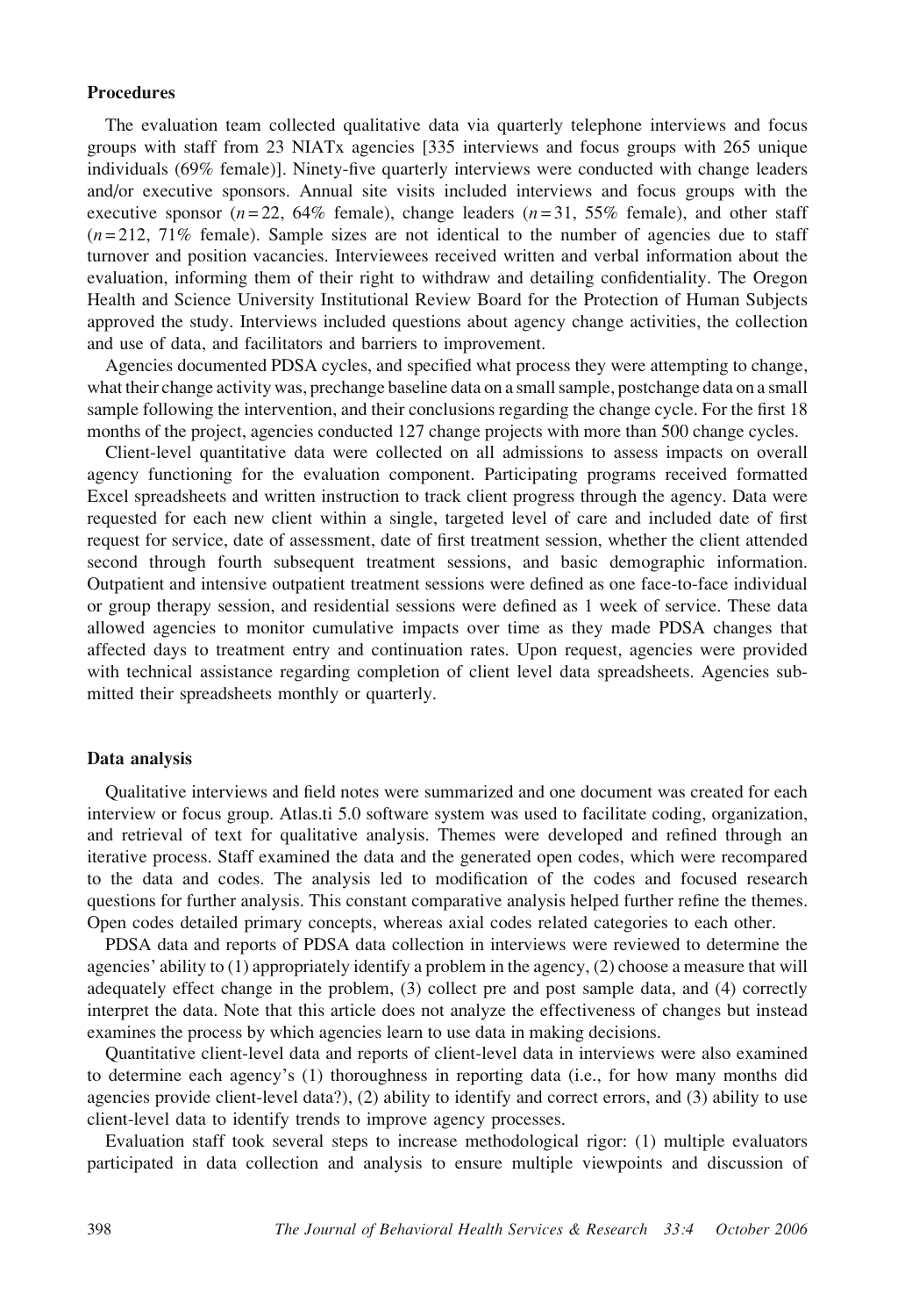perceptions of data, (2) evaluators sought consensus on coder agreement to ensure more accurate coding, (3) evaluators considered rival explanations while analyzing data to facilitate trimming and validating the theoretical scheme, and (4) evaluation findings were compared with theory to validate the results. $12$ 

# **Results**

The qualitative analysis examined four research questions.

#### How did addiction treatment agencies manage process data before NIATx participation?

Initial interviews included an assessment of current data systems and how agencies managed and used data. All agencies participating in NIATx collected data related to local and state reporting requirements. Some agencies had quality improvement or quality assurance offices but generally did not focus on reducing waiting times, continuation, no-shows, and increasing admissions; they instead focused on improving client satisfaction and treatment completion. Participants, however, neither tracked the date of initial patient contact nor analyzed data related to wait times for admission. These data were not seen as important to agency functioning or client success. The NIATx process improvement initiative stressed the importance of these elements, and through the NIATx process, agencies began to focus more on these data.

At NIATx startup, agencies reported a wide range of data collection methods and data management sophistication. Participating treatment centers used state databases or commercial software (e.g., MS\*Health or Claimtrak) for client scheduling, billing, tracking, and attendance. Some, however, used outdated software (e.g., DOS-based), relied on internally developed information systems, or utilized manual systems for collecting client information. Multiple types of data collection and nonintegrated systems were common—billing and client tracking software were usually separate. Data systems were underutilized for quality improvement activities, in part because the information systems were designed for client payment and accounting, not client outcome tracking or quality improvement activities. Quality improvement data were generally limited to client feedback, satisfaction questionnaires, and treatment completion rates.

At the beginning of the project, 4 of 23 funded agencies (17%) reported that they were able to produce client-level process data entirely from existing electronic data systems. Most  $(n = 19)$ , 83%) were using multiple methods and data sets to provide the core measures. Several sites indicated they were currently improving their data systems and would be able to provide better data in future months. Many agencies indicated that improving their data system was a goal for intervention. In brief, when NIATx began, participants used unsophisticated information systems and lacked experience and expertise in using data to improve the operations and quality of their treatment services.

## How did agencies change to include a process improvement focus?

Agencies made significant adjustments to manage the PDSA cycle and client-level data requirements.

PDSA cycle data Agency staff worked closely with coaches to learn to collect PDSA data. Most PDSA data were collected manually, and agencies struggled to increase their efficiency in tracking PDSA data. One participating treatment center, for example, conducted a PDSA cycle to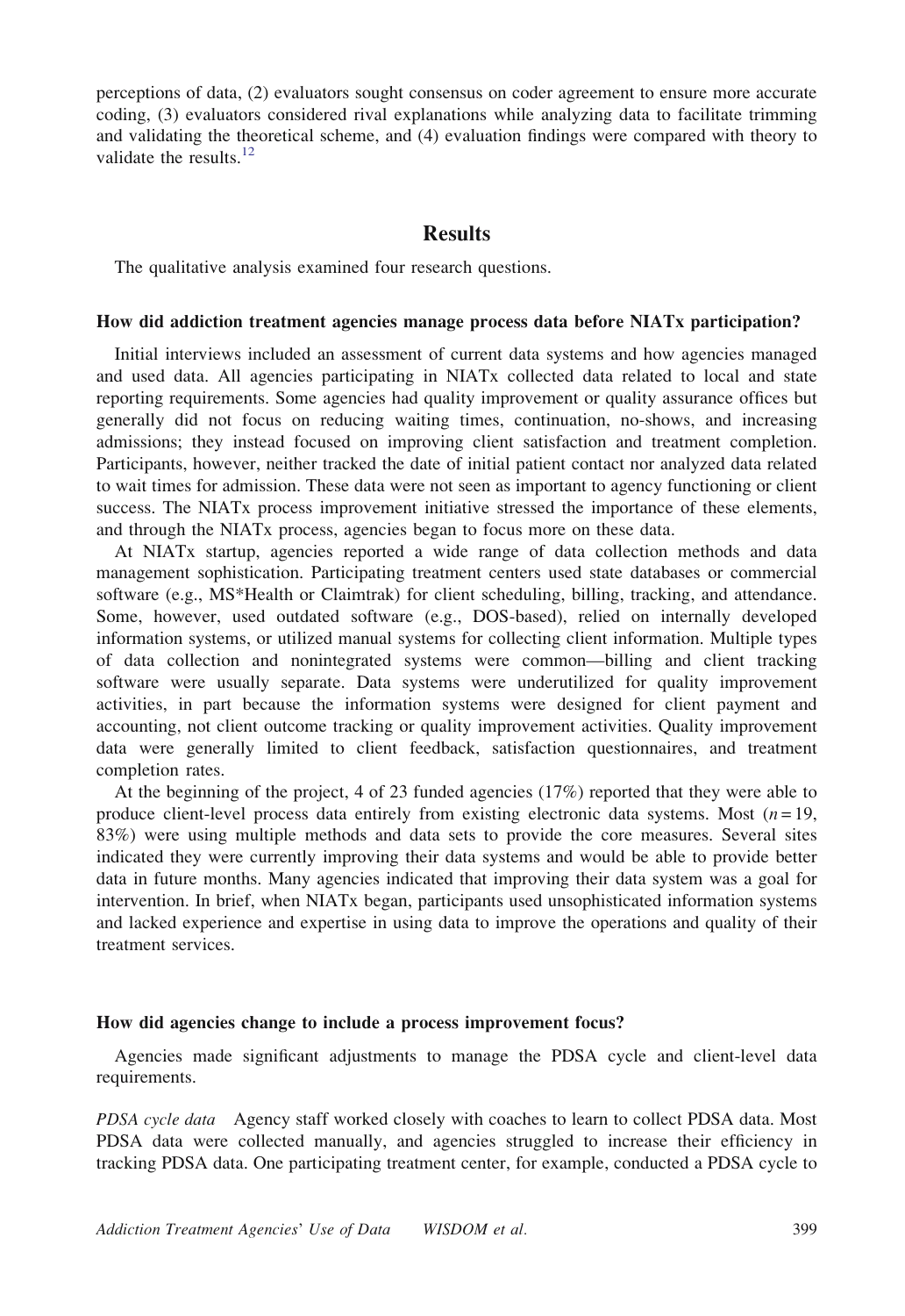streamline their admissions process and tracked client-level data by hand, which affected staff workload. The change leader observed:

It has been difficult for the admissions clerks to have all the extra paperwork to do in terms of documenting admission details and process including the time faxes arrived and were responded to, keeping all the lists with times individuals call, the time calls get answered, and tracking and following up with no-shows.

In their initial change projects, agencies were less focused on improving a single aim and tried to implement changes targeting multiple aims. For example, one agency increased the number of assessment slots and went to all walk-in assessment appointments, changes usually targeting timeliness, but indicated that the changes also sought to improve no-shows and client continuation in treatment. Over time, treatment agencies were asked to target a specific change projects on one aim, at one level of care and one location for a specific population. For example, an agency might have decided to reduce the time from first contact to first treatment session for all non-childwelfare outpatients at their Lincoln Street office. Once this change was introduced, the clarity of the overall change project as agencies became more focused.

Agencies also experienced challenges establishing clear and realistic project aims. For example, an agency might set an aim to improve residential continuation to 100%. Although clear, it probably was not realistic to expect that 100% of clients will successfully continue through 4 weeks of service.

Change projects required collecting a baseline measure that established a starting point before making change. Agencies needed to select a large enough population group to study the effect of the change; this ensured that the agency was able to track the impact of improvements and be able to address whether change effected an improvement. For example, efforts to improve client continuation in agencies admitting two to three clients per week were less likely to be affected by specific change cycles. As a result, some smaller agencies struggled with sample sizes that were too small to provide reliable estimates, and delayed making decisions while they waited for a large enough sample size to be able to make a conclusion.

Agencies also differed in their dissemination of PDSA cycle data. Some kept data within the specified change team, allowing only a limited segment of the program stakeholders to have access to results. Most agencies, however, disseminated results of change exercises more broadly. Some announced results at all-staff meetings or in emails or newsletters to all staff. Others posted results on bulletin boards in common areas. Some agencies provided their boards of directors with regular data updates, sent results to legislators, and used PDSA cycle data when seeking additional funding. In general, agencies that disseminated data more broadly were more likely to develop a capacity to explain the data and increased an agency focus on making data-driven improvements.

Client-level data Agencies also struggled to provide client-level data on time to admission and continuation rates. Tracking process measures over time was radically different from previous agency procedures. Agencies typically had not tracked the time between key client appointments and none had tracked the date clients first requested service. Many began tracking client-level variables manually, which often proved time-consuming and difficult.

Agencies attempted to extract some or all client-level data from their current data systems, with mixed results. Client-level process data was sometimes compiled from multiple systems, or novel ways in which to collect and track data were created. This agency's experience with tracking data for waitlisted and admitted clients was typical.

There is a paper form that is filled out when someone calls. [An administrative staff person] enters the information into an Excel wait list. ... When they have an admit, she goes into the admit binder (paper form) and fills out the spreadsheet using admits first, and all the info for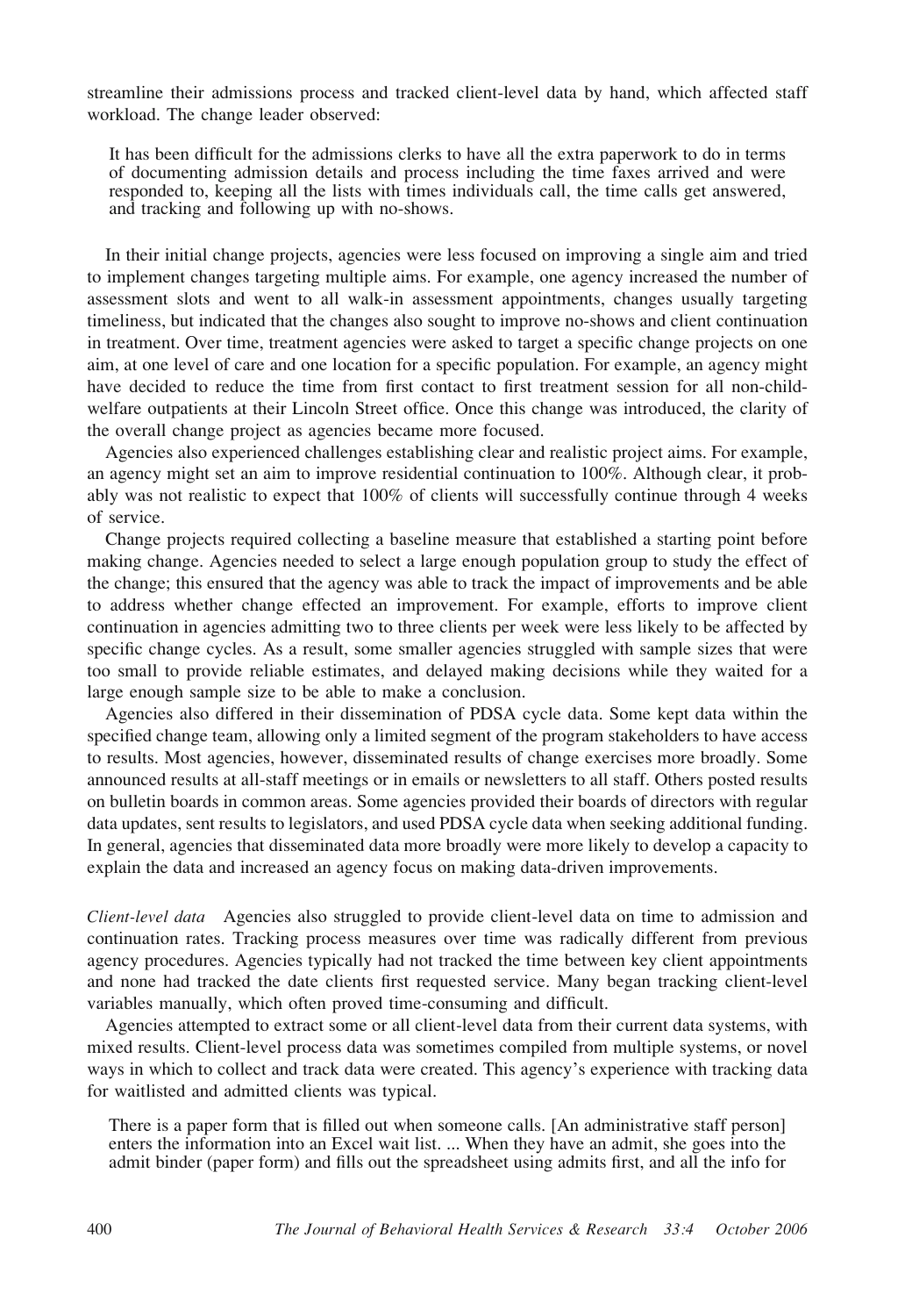each admit. Then she cuts and pastes from the wait list to put this info into the NIATx spreadsheet. She alphabetizes it, and then goes back name by name. It takes about one hour or less to do, but she usually does this over two or three days because of interruptions.

In efforts to manage project requirements for data collection, there was often confusion about which method was best for tracking which types of data. Additionally, staff turnover was a concern; when the individual responsible for the client-level data left the agency, there was often a hiatus in data submissions while a new contact was identified and trained. Agencies struggled to keep processes simple, efficient, and accurate.

By the end of the first 18 months of the project, most agencies had established systems to collect client-level process improvement data. Few agencies, however, had incorporated clientlevel process data directly into their management information systems; most combined paper-andpencil tallies with data from management information systems to complete the NIATx spreadsheets. Agencies with goals to adopt management information systems as part of the project were, at 18 months, still "working out the bugs" in their new systems, with a result of many staff deciding they "just don't need" the client-level data.

Although agencies greatly increased their ability to collect data, analysis and interpretation of data remained challenging for most. Some agencies developed the capability to collect highquality data and relied on external programming assistance to extract, analyze, and interpret the data results. High-performing agencies progressed in their ability to collect, extract, analyze, and interpret data and conducted more complex analyses, such as the effect of interventions on subgroups of clients (e.g., gender or funding source).

Many agencies significantly changed staffing in response to a new data focus. Several changed the focus of a staff member (usually the change leader) to provide authority and time to manage data. Others hired an external consultant or internal staff member to assist with data collection.

#### What barriers were encountered developing data expertise and focus?

Data-driven decision making was operationalized as (1) the agency collects internally consistent and reliable data, and (2) data inform and enhance decision making within the agency. Agencies' ability to make data-driven decisions is described, and then barriers to learning these processes are discussed.

Agencies can collect internally consistent and reliable data Regarding PDSA change cycles, an initial challenge for agencies was their ability to concisely express the Plan and Do stages of PDSA, summarize the lessons learned (study) and define the next steps (act) of the change project. Some of the initial change cycles were less focused and offered extensive details about what changes would be implemented, but did not adequately identify the lessons learned (study) or identify a clear next step. Identifying this challenge for agencies, the NIATx program office introduced a Change Project Form with more detailed instructions were provided. The additional instructions suggested that the action from the previous change cycle should feed into the planning stage of the next change cycle. For example, if an action (act) step suggested the agency should create more walk-in appointments, then the specific change (do) for the next project would be to address the staff schedules to accommodate the walk-in appointments. Such an approach not only created more of a logical flow through the change projects and linked change cycles together but also enabled the agencies to more consistently and reliably record their PDSA change cycles and understand the process better.

For the client-level spreadsheet data, agencies struggled most with the ability to provide consistent and accurate client-level data to document the sustainability of changes over time. These difficulties were related primarily to barriers of system complexity and a lack of expertise. For example, some agencies had processes that did not fit well with the structure of the client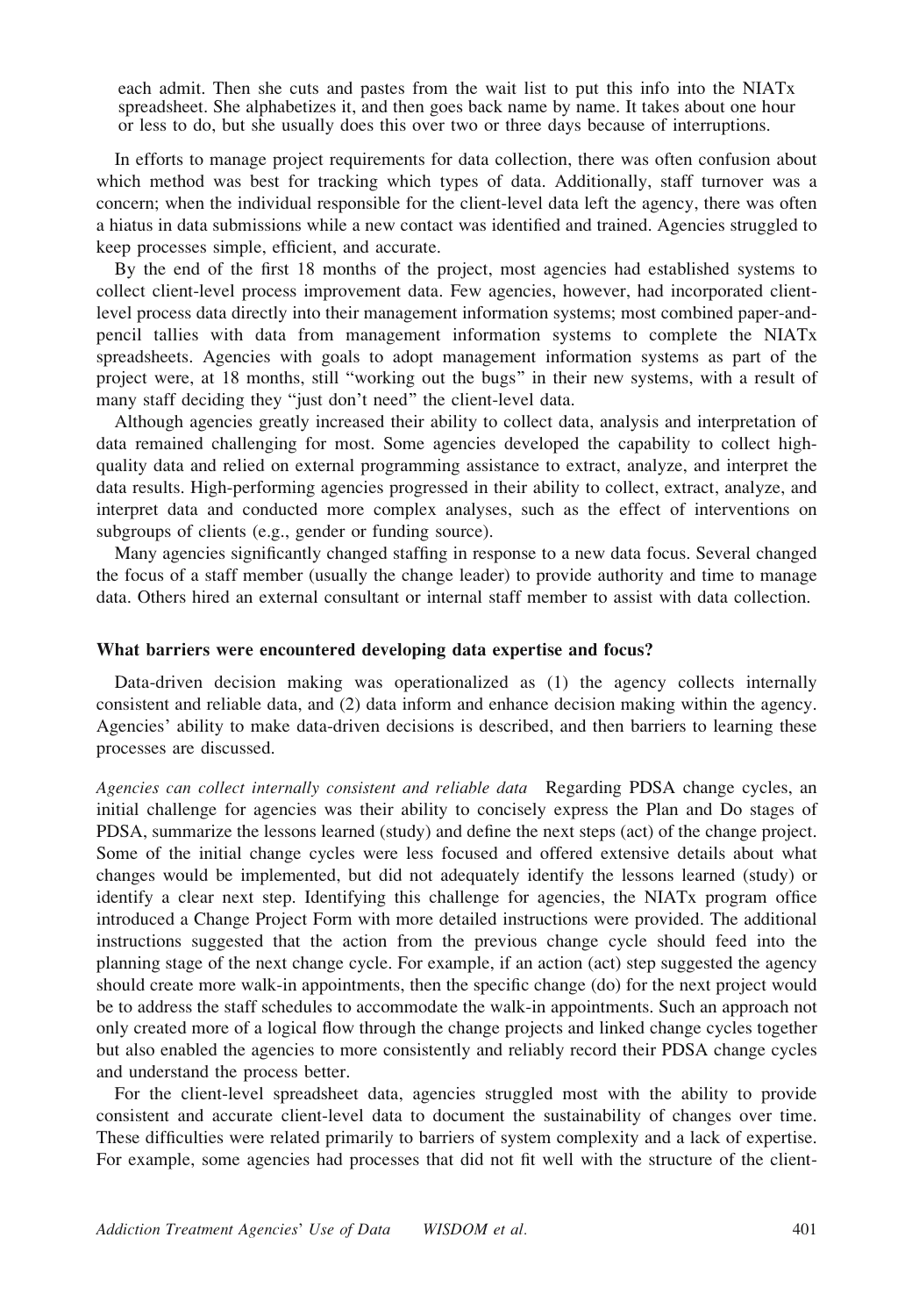level spreadsheet and needed to determine how to best manage those differences. An assessment of client-level data provided to the evaluation team indicated that 18 of the 23 NIATx participants (78%) provided internally consistent client-level data for at least 10 of 18 months. The remaining five agencies provided data that were either incomplete (two agencies) or of insufficient quality (three agencies). Quality problems in data were typically related to complex client flow through systems, staff turnover, or staff difficulty understanding the data processes. Data quality problems were determined when many variables were missing, when data were frequently inaccurate (e.g., age was a negative number or  $>100$ ), or when calculations were frequently inaccurate (e.g., 9100% of clients completing treatment).

Data are used to inform and enhance decision making All agencies demonstrated an improvement making data-driven decisions about processes. This change leader\_s explanation of their PDSA cycle process indicated an understanding of how to use data for decision making:

[Agency] change initiatives are data driven. Data are reviewed before a change is chosen to ascertain the need for particular changes. Once a change initiative is selected, before and after data are collected to assess the impact of the change. The change effort is continued, modified, or dropped depending on data findings. In short, data are viewed as being extremely important for the change effort.

Although all agencies generally understood the PDSA process improvement strategy, some agencies, even at the end of the 18 months, struggled to identify an appropriate outcome measure for the change tested, collect an appropriate baseline of data, and determine whether the change was a success. Others went through the process of collecting data, and declared short-term success despite an absence of data demonstrating improvement.

Barriers to adding a process focus included lack of a data-based decision making culture, lack of expertise and other resources, treatment system complexity, and resistance to the idea of the development of a data-based decision making culture.

Expertise and resources Without exception, agencies faced serious financial challenges, and funding for client services took priority over process improvement concerns. Every agency indicated they wanted more staff time and funding to devote to data issues. Agencies often did not have information technology staff or contact with those who could advise on data systems issues. Most agencies had administrative staff who over time developed expertise in reporting required submissions to local and state authorities. Few agencies at the beginning of the project had staff whose primary focus was on data management, although some developed this capability through training or hiring staff during the course of the project.

Further, staff turnover limited gains made in staff expertise on data and process improvement. Most agencies struggled to find and retain qualified staff. Leaders experienced frustration when training needed to be repeated frequently because of staff turnover, and the loss of an agency champion for data often set back the agency's entire focus on data. As one agency change leader said, "We're trying to make long-term change with short-term staff."

Treatment system complexity Agencies provided services within extremely complex systems, often receiving clients from multiple referral sources, providing a variety of services, and referring clients to various types of aftercare following services. Clients and programs have multiple (and changing) funding and licensure guidelines, and agencies often were challenged to manage the minimum of data for reporting requirements. When considering ideal data systems, agencies wanted (1) a data manager who would be responsible for all data issues; (2) linked admissions, billing, therapy, medical, and process improvement data; (3) a user-friendly system for administrative and clinical staff; and (4) data reports that were useful to the agency. Providing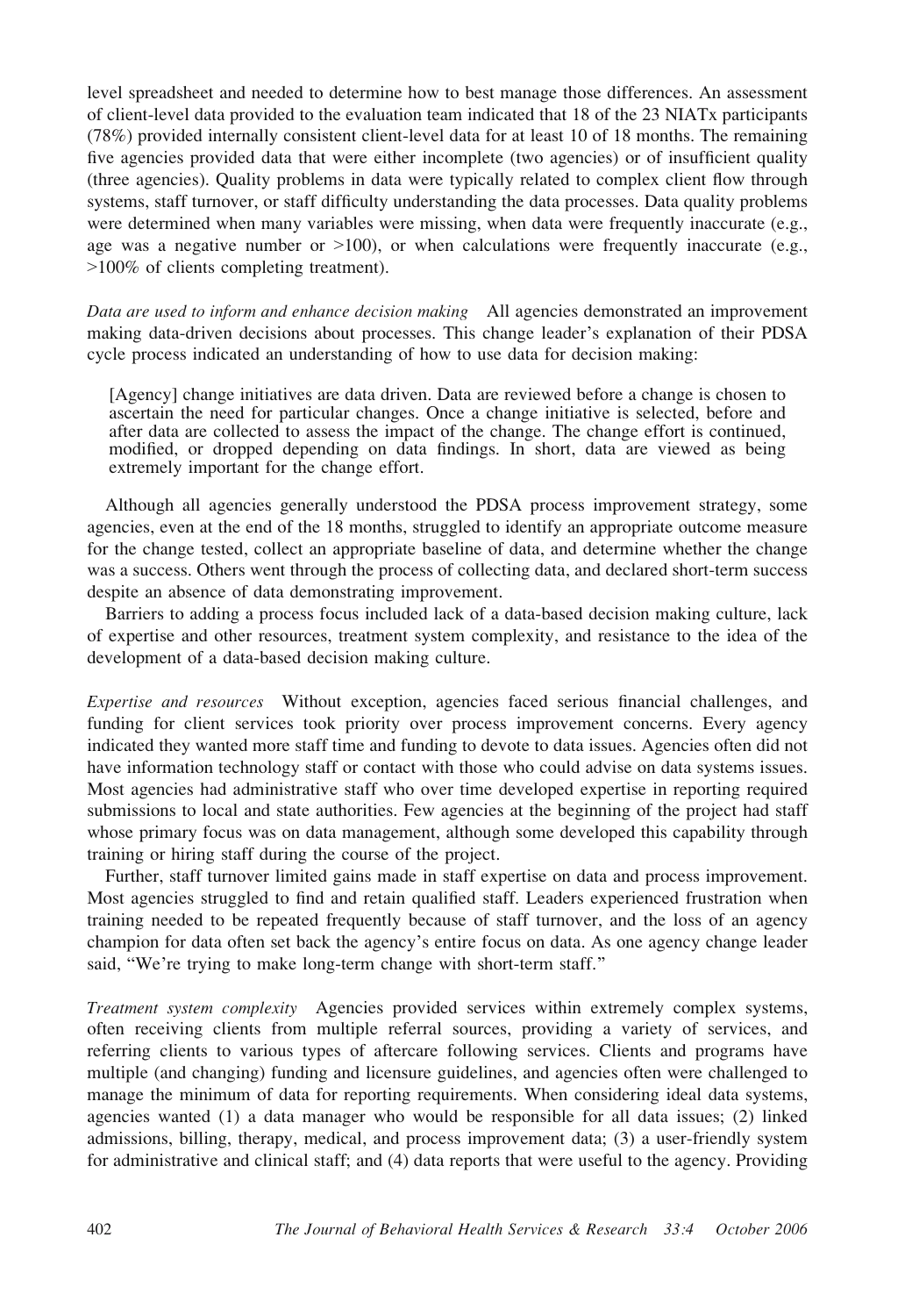an intuitive and accessible system for managing data was important for reducing staff workload and burn-out. It was also related to the ability of management to create staff-buy-in for innovative improvements.

Resistance "Resistant" is frequently used to describe clients who do not cooperate with treatment. Similarly, staff "resistance" to data collection often was associated with an agency culture that did not value data-based decision making. Many agencies experienced considerable resistance from staff at all levels to increasing a focus on data. Some staff indicated that any effort toward data tracking detracted from their primary mission of clinical care. Other leaders and staff indicated they were afraid of what more rigorous data tracking might reveal, or whether poor results could jeopardize their funding. Some expressed concerns that the uniqueness of their agency and its clients would be lost if forced to assimilate into a standardized data format. This example from a staff member describes what happened when she disagreed with the change leader's decision to count client no-shows:

It's a great idea, but the reality is that there was not any buy-in from us. We were told to do it as best we could ... and so [the change leader] is going to get a lot of skewed data this month because I do it when I can, or I don't do it at all.

A middle manager at a different agency sympathized with staff concerns about developing a data focus.

Staff are much more interpersonal here, rather than data savvy. Most people work in this agency because they want to work with people, not because they want to work with numbers. ... The management information system is new, and is quite cumbersome, so many staff have difficulty with it, and are a bit afraid of it ... There has been an adaptation: people try to get by without data as best they can.

Sometimes, the lack of support for data development came from the top of the organization: One executive director stated her organization spent too much time manipulating data on the computer, when she felt simple paper charting would do just as well. Staff buy-in to both concept and practice of data collection was a critical component in increasing understanding of data-driven decision making and the effective use data.

## What factors were related to successful adoption of process-focused data?

Several factors were related to agencies' success at adopting a focus to data and decision making. Not all successful agencies had each of these characteristics, but the more successful agencies tended to have more of them.

Agency leadership valued data and provided resources Agency leadership designated data and data-based decision making as a priority for the agency. This was accomplished in a number of ways. In agencies with stronger data management capabilities, agency leaders established databased decision making and the development of a strong data-based management team as a goal for the agency and they committed resources to developing a strong infrastructure. Leaders in agencies with less strong data management capabilities stressed the importance of data, invited program staff or other experts to speak with their staff about data, and designated specific data managers who had responsibility and authority on data issues.

Staff received training on data collection and use Agencies that were more successful at adopting a process focus provided some kind of training for staff regarding data issues. Training reinforced the leadership's focus on data and served to overcome staff resistance. In addition, training helped overcome "math anxiety" present in many staff who tended to avoid data, preferring to focus only on direct client care. Learning why the data were being collected, how the data were used, and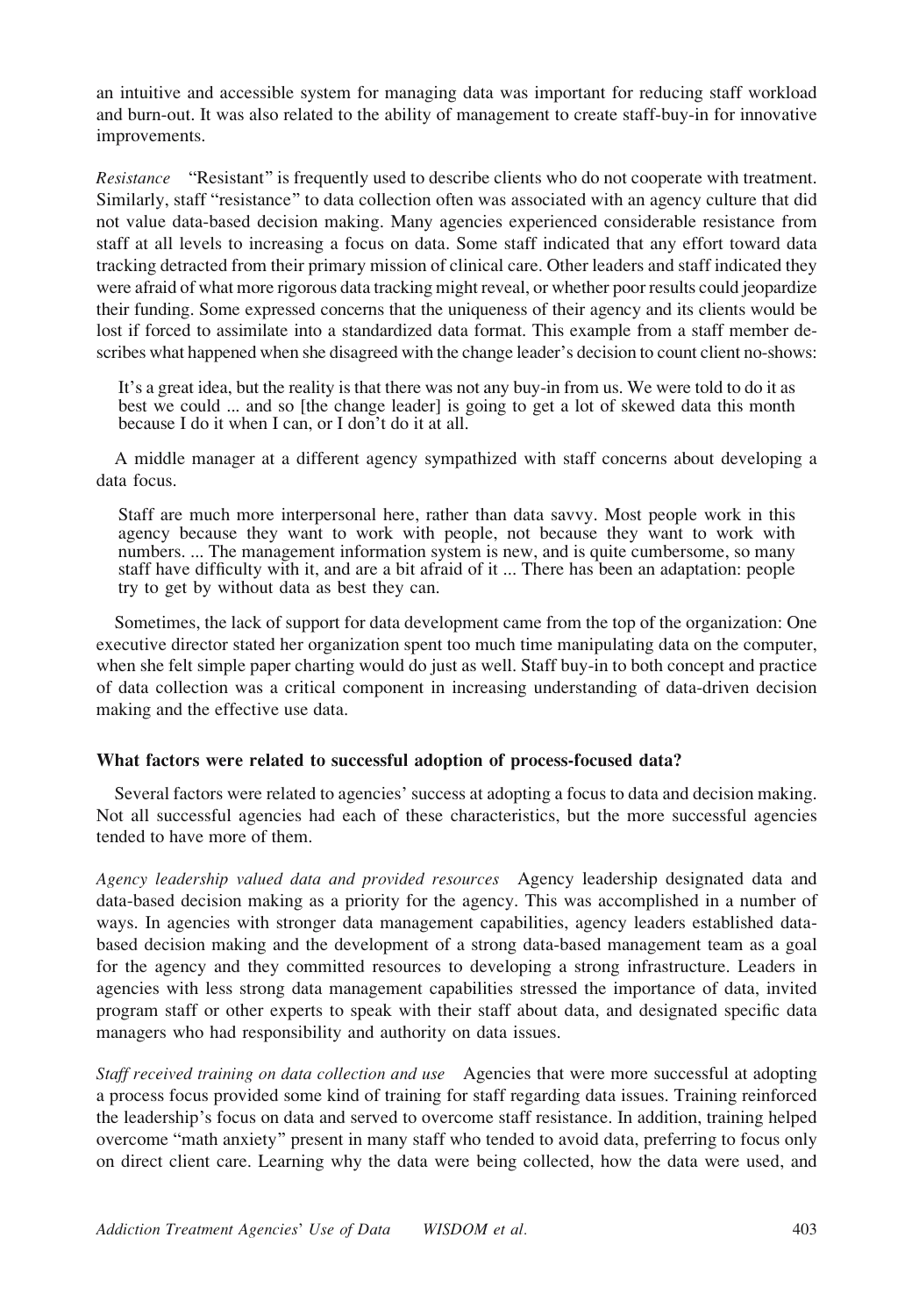how the data directly related to improving client care resulted in more buy-in from staff. This agency contracted with an external source to obtain training.

A major part of [our] learning process has been educating the agency on how data can be used, gathering the necessary data and helping agency staff get comfortable with using data. ... [We hired a university evaluator] to help the agency in deficient areas like SPSS, [and] to assist in training, coaching, and implementing evaluation tools.

Sharing of change results Leaders who regularly shared the results of data collection and analysis with staff emphasized the value of data and reinforced training. Agencies managed sharing differently, by sharing results only within the change team, posting results on a project-related bulletin board, sending emails to some or all staff, and discussing the latest results at monthly meetings attended by all staff. Sharing change results also increased enthusiasm for the project and for a focus on problem solving, described by this staff.

Everyone knows at the end of the month about why people are leaving [against medical advice]—it's posted in the lunchroom. It's interesting to see the data, and sometimes they sit down and say, "It seems like we've been having a lot of this lately. Does anyone know<br>what's happening?" ... That's helpful. Sometimes it's subjective, from memory, but they are having the conversations.

Success making data-driven decisions In addition to sharing results of data, when staff were able to identify a successful PDSA cycle, agencies were more likely to adopt a process focus and to collect and track data. This agency collected data in PDSA cycles to address minor problems, including a problem with intakes from clients transferred to the agency.

The agency ... did a quick PDSA, got feedback from the clients, made changes in the intake process, got feedback from the clients again, and continued this feedback loop until the data indicated the process was working. ... The agency continues to monitor with clients.

Agencies that demonstrated success within the parameters of the intervention were often enthusiastic about expanding their change efforts and data collection, and diffusing the PDSA change process to other parts of the agency.

# **Discussion**

Agencies participating in NIATx were charged with making process improvements in reducing wait times, increasing admissions, increasing continuation, and decreasing no-shows by use of process improvement interventions emphasizing customer focus. This report focused on how agencies may have changed their approaches to data management while participating in NIATx. These findings indicate that NIATx agencies were able to implement short-term process-oriented data collection methods to make improvements in their systems, but found implementing longterm data management and diffusion of data focus more challenging. Strengths of agencies include flexibility in changing processes, and a strong interest in improving services and in obtaining increased funding for services. Barriers to implementing process-focused data systems include a lack of expertise and resources, system complexity, and resistance.

Given the current emphasis on improving the quality of care of addiction treatment services, $\delta$ agencies may benefit from tracking quality of care data accurately and may wish to use data to make decisions that will improve their care quality. The NIATx agencies, in concentrating on the four core measures (timeliness, admissions, continuation, and no-shows) have only begun the initial aspects of implementing a plan for identifying problem areas and making improvements in a quest for improved quality of service. The process improvement intervention implemented by NIATx suggests that agencies may be able to make substantial improvements to their processes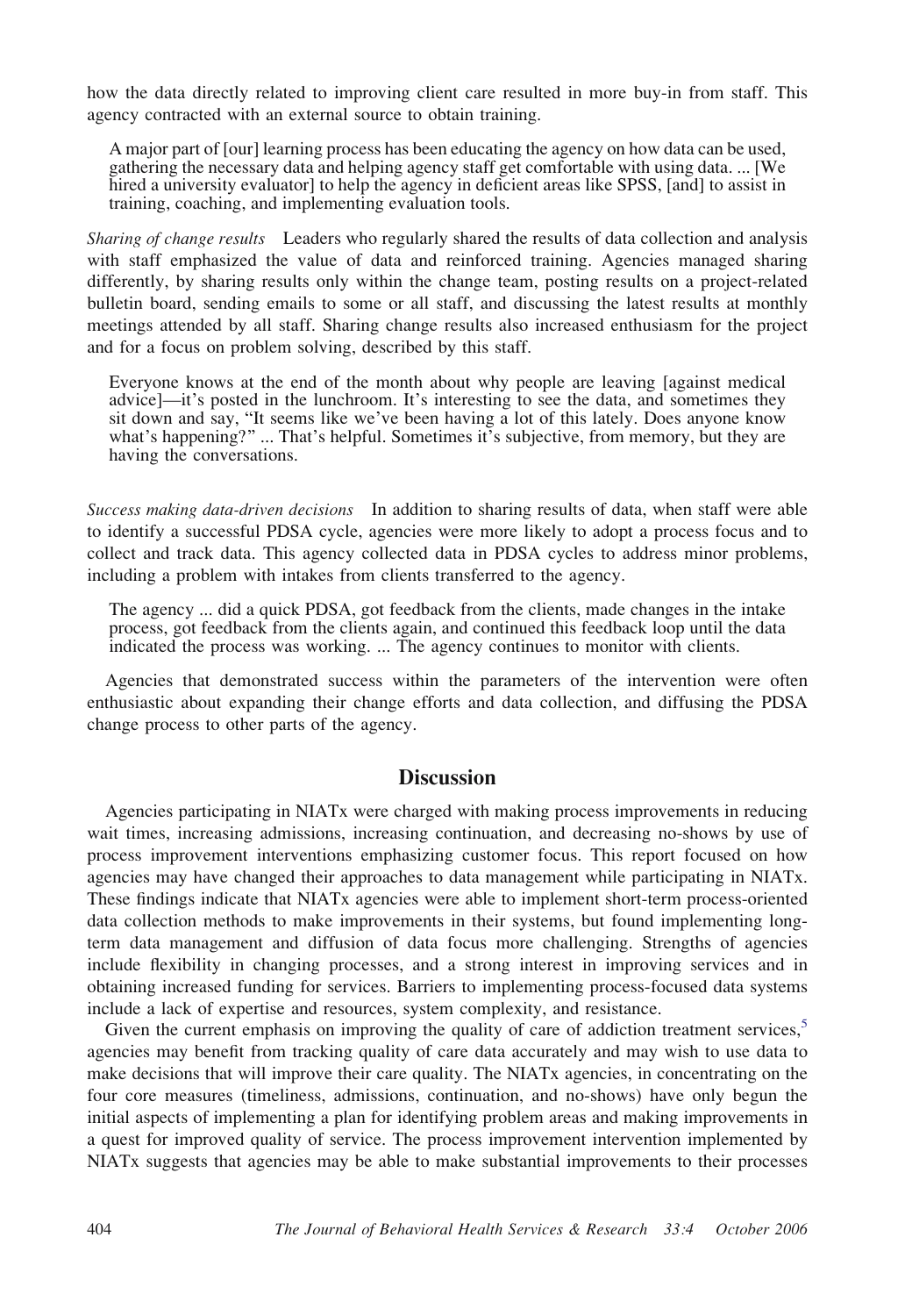without the use of a sophisticated data information system. Agencies certainly can improve services without addressing the larger issue of outcome measurement standards, and the conduct of PDSA cycles is only one of several factors influencing process improvement success. Indeed, despite admirable efforts,  $13,14$  the field does not yet have uniform outcome measurement systems that can be readily and easily adapted in the treatment venue.

In addition, it appears that drug treatment agencies may lack the technological infrastructure suggested for uniform outcome measurement. The Institute of Medicine called for the development and implementation of computer-based patient records for hospital-based services in 1991,<sup>[15](#page-13-0)</sup> but 15 years later, there are still challenges related to physician acceptance and implementation of these practices, even in agencies with sufficient technological infrastructure and implementation support.<sup>[16,17](#page-13-0)</sup> The Institute of Medicine has recently renewed its call for measurement capacity, now recommending that behavioral health treatment agencies measure processes and outcomes to improve quality of care.<sup>[5](#page-13-0)</sup> Federal, state, and local governments may wish to dedicate a larger share of resources toward these data-related infrastructure issues, so that the data can be used to lower overall costs and improve effectiveness within and across treatment agencies.

The NIATx intervention, unique in its application of process improvement to addiction treatment agencies, focused on understanding the customer and making short-term changes using the PDSA format. Agencies developed strong skills in these areas. Tracking changes made over time via the client-level data was necessarily a secondary goal. Agencies had more difficulty with the clientlevel data collection in part because it was a more complex and cumbersome process, and some agencies indicated the extra burden of data collection to obtain long-term monitoring of their changes was not valuable. For agencies that wish to disseminate results of quality improvement efforts, however, tailoring data collection efforts to meet agency needs and helping agencies see the value of data reporting their findings is crucial.

The sustainability of the project following the close of the grant process is a second concern for study. This article only reports on the first 18 months of this project. Will agencies that struggled to make cultural changes needed to implement data-based process improvement be able to continue to develop and successfully use the data-based decision making process? Perhaps the more important question regards diffusion: Will other agencies, not a part of the NIATx process, be able to replicate the NIATx agencies' success? Most of the agencies involved in the NIATx process improvement grants had some challenges accurately reporting data to monitor process improvement over time. Agencies participating in NIATx were able to successfully navigate the highly competitive federal and foundation grant process; if agencies with this high level of expertise had difficulty adopting the data reporting process, how does this bode for the rest of the field? It is clear that even with personalized coaching, this improvement can be a challenging process.

One key in developing the culture needed to sustain and replicate data-based performance improvement methodologies is the constant communication and training regarding data. Agencies that trained their staff members about data use had better adoption of data-focused processes. Those that communicated routinely to staff about data had more success in diffusing data-driven decision making than those agencies that did not communicate. Communication and training regarding data use and usefulness to inform decisions appears critical. Efforts to increase training for addiction counselors in process improvement and data management, however, are not yet underway, and curricula to provide instruction to current counselors and agency managers are not yet available.

# Implications for Behavioral Health

These findings indicate that a relatively short-term process improvement intervention (18 months) focused on quality improvement in addiction treatment agencies can also develop awareness that process improvement techniques increase system efficiency and, ultimately, improve client care. Consistent with McLellan et al.'s assessment, $\frac{1}{1}$  $\frac{1}{1}$  $\frac{1}{1}$  however, these findings also indicate many addiction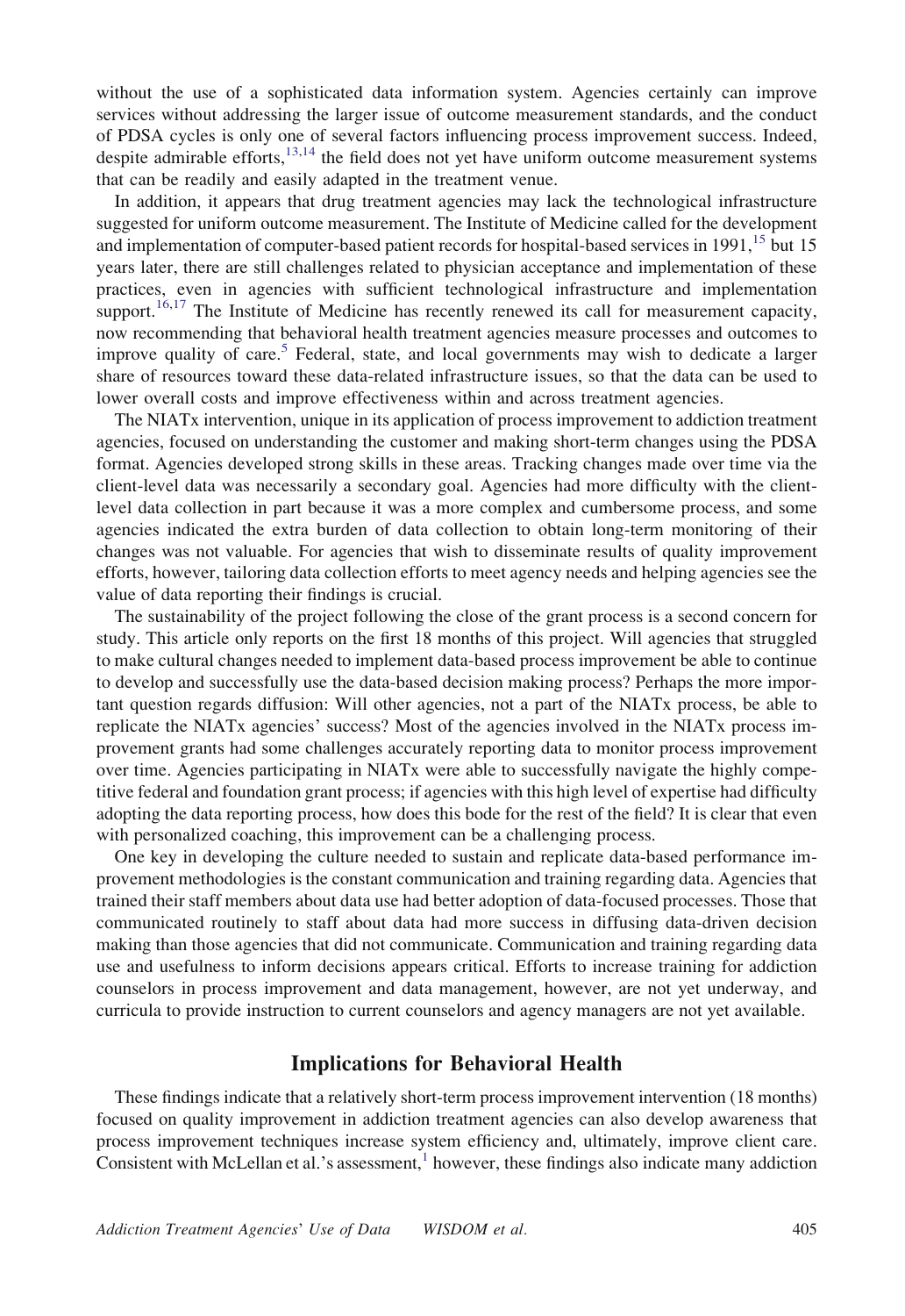<span id="page-12-0"></span>treatment agencies are underprepared for increasing data-based and evidence-based demands. In addition to lacking the technological infrastructure, many agencies have cultures that present challenges to making improvements in agencies' ability to improve their data capabilities.

Behavioral health service providers who plan quality improvement initiatives and researchers who wish to work with these providers may wish to carefully consider issues of expertise, agency culture, and staff buy-in when implementing evaluation efforts. An accurate assessment of agency expertise in data management could help researchers target appropriate training, and determining cultural attitudes about data and receptivity to moving in a data-focused direction could contribute to staff buy-in for data efforts. Demonstrating the value of data to staff in real-world applications may help increase their buy-in to actively participate in data collection activities.

There are also implications for training addiction counselors and managers in substance abuse treatment programs, as these individuals may have insufficient training in data analysis and interpretation. Many addiction counselors, for example, take the National Counselor Examination for licensure and certification. Scores on the exam section titled Research and Evaluation have an average passing rate of 57%; this is the lowest rate among the 13 areas examined.<sup>[18](#page-13-0)</sup> As indicated by this low performance in research and evaluation skills, and as confirmed by these findings, addiction counselors are not trained in skills vital for contributing to a quality-improvementfocused addiction treatment agency. Managers need skills in research and evaluation as well as skills for soliciting buy-in from potentially reluctant staff.

Staff resistance is a substantial concern in any organizational change project.<sup>[2](#page-13-0)</sup> One of the critical elements of any performance improvement methodology is the utilization of change process man-agement.<sup>[19](#page-13-0)</sup> NIATx coaching staff provided needed aspects of change management for the agencies they worked with. For the field as a whole, staff trained in process management, including change management, may be critical if addiction treatment agencies are going to be able to increase or improve the quality of the services they provide.

This study may also foretell the need for knowledge management professionals as a standard member of behavioral health care staff in the future. Knowledge management professionals will be needed to train staff in the use of data and to assist management teams in the interpretation of data to prove to the paying public that addiction treatment services are effective in changing lives.

# Acknowledgments

The Network for the Improvement of Addiction Treatment (NIATx) was supported through grants from the Robert Wood Johnson Foundation and the Substance Abuse and Mental Health Services Administration, Center for Substance Abuse Treatment. Evaluation activities were supported through awards from the Robert Wood Johnson Foundation (46876 and 50165), the Center for Substance Abuse Treatment (through a subcontract from Northrop Grumman Corporation, PIC-STAR-SC-03-044), and the National Institute on Drug Abuse (R01 DA018282). National Program Office activities were supported through awards from the Robert Wood Johnson Foundation (48464), the Center for Substance Abuse Treatment (through a subcontract from Northrop Grumman Corporation, PIC-STAR-SC-04-035).

Portions of this article were presented at Addictions Health Services Research conference, Santa Monica, CA, October, 2005. Mr. Hayes was Director of Quality Assurance at Sinnissippi Centers, Inc., in Dixon, IL, during authorship. The support and contributions of Elaine Cassidy, Luke Bergmann, Jose Valdez, Hsueh-Yi Lu, and Andy Quanbeck are appreciated. We are especially grateful for the participation and support from the 39 member agencies of NIATx.

## References

<sup>1.</sup> McLellan AT, Carise D, Kleber HD. The national addiction treatment infrastructure: Can it support the public's demand for quality care? Journal of Substance Abuse Treatment. 2003;25:117–121.